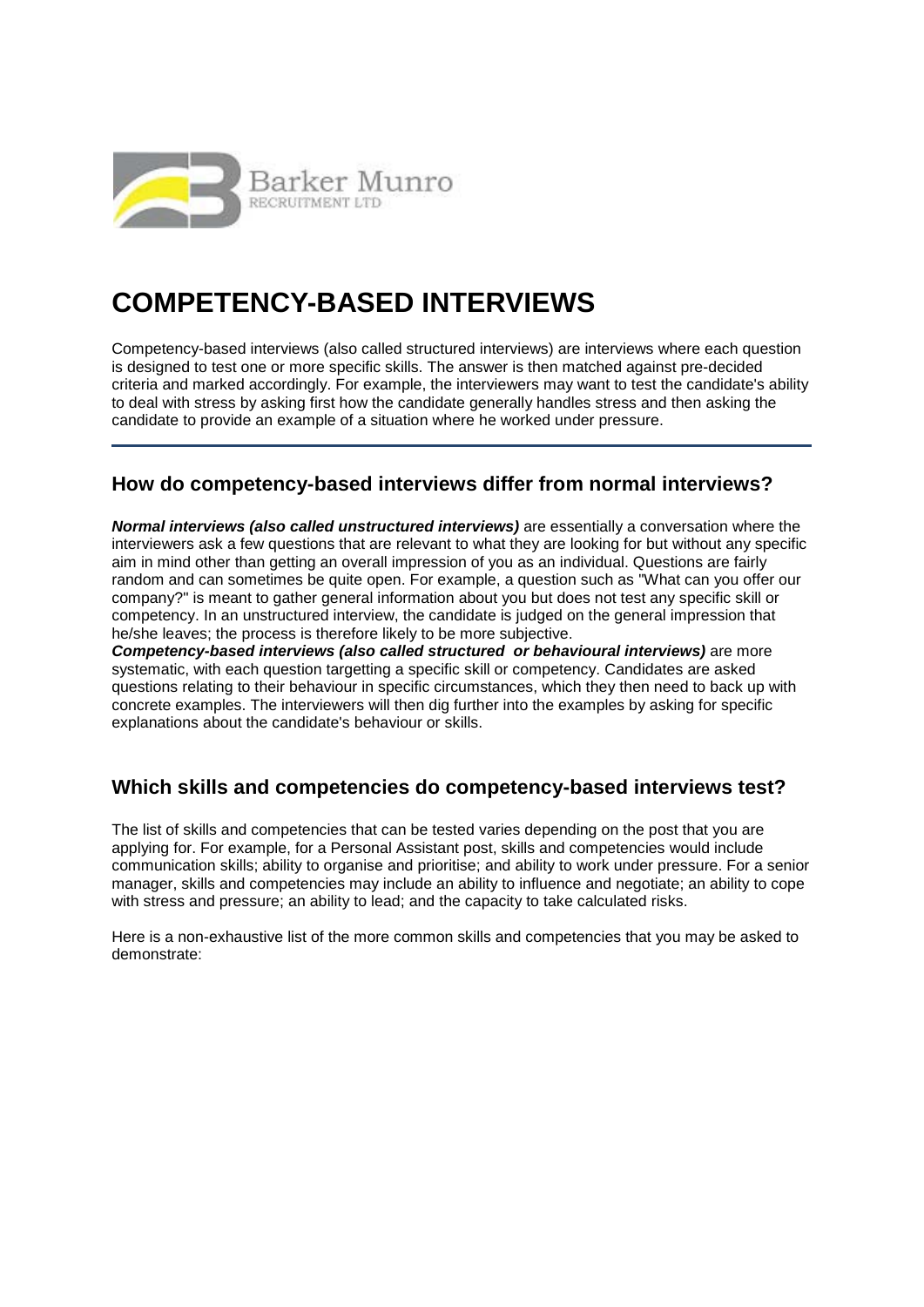#### **Skills and competencies for competency-based interviews**

- Adaptability
- Delegation
- **Compliance**
- External awareness
- Communication
- Flexibility
- Independence
- Conflict management • Creativity and Innovation
- **Decisiveness**
- Influencing
- Integrity

### • Leadership

- Leveraging diversity
- Organisational awareness
- Resilience and tenacity
- Risk taking
- Sensitivity to others
- Team work

# **What kind of competency-based interview questions can you be asked?**

Although most questions tend to ask for examples of situations where you have demonstrated specific skills, they can appear in different formats. Examples include:

- How do you ensure that you maintain good working relationships with your senior colleagues?
- Give us an example of a situation where you had to deal with a conflict with an internal or external client.
- How do you influence people in situations where there are conflicting agendas?
- Tell us about a situation where you made a decision and then changed your mind.

In many cases, the interviewers will start with a general questions, which they will then follow up with a more specific example-based questions. So, for example:

- How do you manage upwards?
- Give us an example of a situation where you had a fundamental disagreement with one of your superiors.

The key in answering all questions is that you are required to "demonstrate" that you have the right skills by using examples based on your prior experience, and not just talk about the topic in a theoretical and impersonal manner.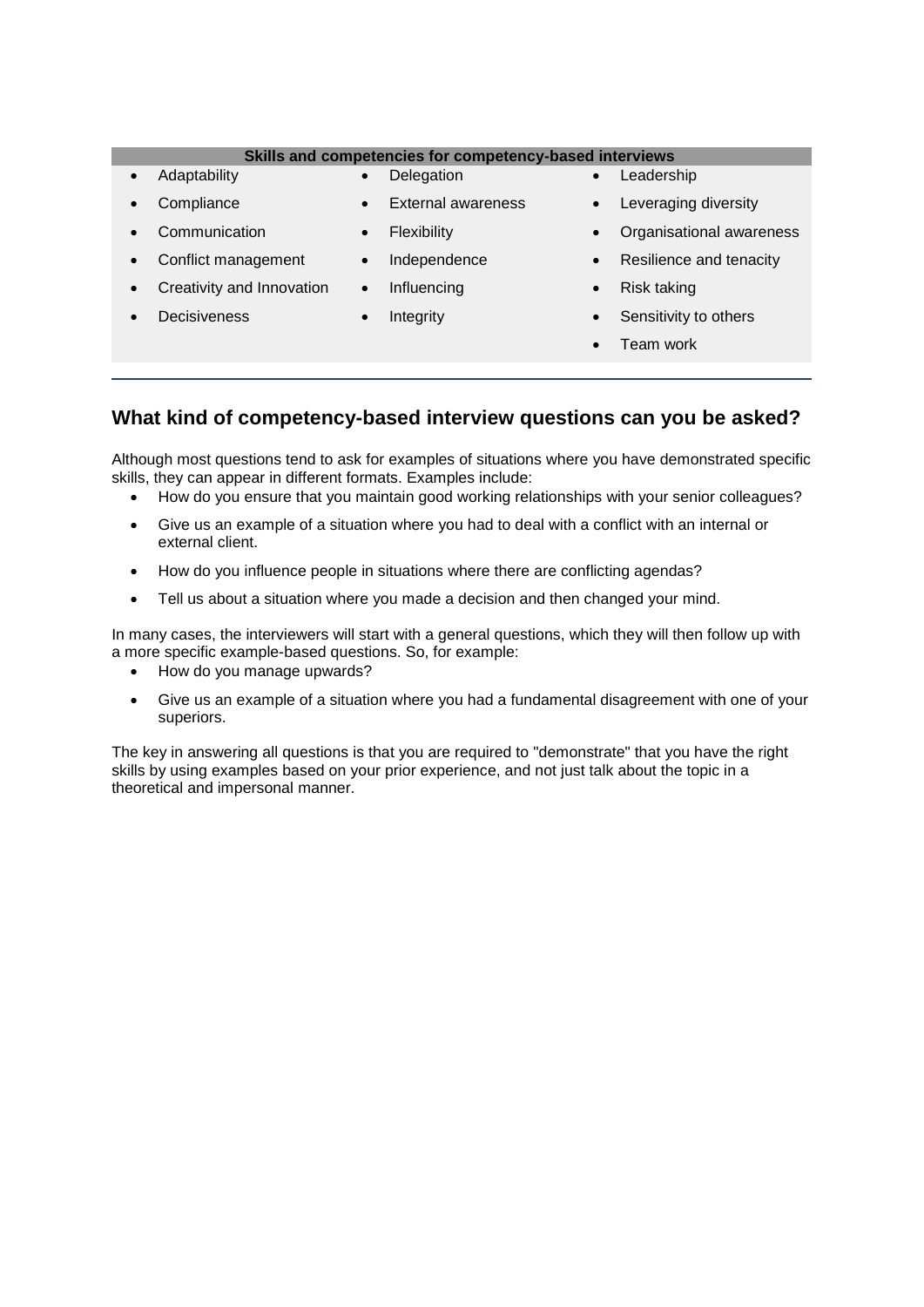# **How competency-based interview questions are marked**

Before the interview, the interviewers will have determined which type of answers would score positive points and which types of answers would count against the candidates. For example, for questions such as "Describe a time when you had to deal with pressure", the positive and negative indicators may be as follows:

|           | <b>Positive indicators</b>                                |                 | <b>Negative indicators</b>                                  |
|-----------|-----------------------------------------------------------|-----------------|-------------------------------------------------------------|
| $\bullet$ | Demonstrates a positive approach towards<br>the problem.  | $\bullet$       | Perceives challenges as problems                            |
| $\bullet$ | Considers the wider need of the situation                 | $\bullet$       | Attempts unsuccessfully to deal with the<br>situation alone |
| $\bullet$ | Recognises his own limitations                            | $\bullet$       | Used inappropriate strategies to deal with                  |
| $\bullet$ | Is able to compromise                                     | pressure/stress |                                                             |
| $\bullet$ | Is willing to seek help when necessary                    |                 |                                                             |
| $\bullet$ | Uses effective strategies to deal with<br>pressure/stress |                 |                                                             |

In some cases, negative indicators are divided into two further sections: *minor negative indicators*, i.e. those which are negative but which don't matter so much; and *decisive negative indicators* i.e. those for which they won't forgive you e.g. not asking for help when needed.

Marks are then allocated depending on the extent to which the candidate's answer matches those negative and positive indicators. Here is an example of a marking schedule for the table above:

| o | No evidence       | No evidence reported                                                                        |
|---|-------------------|---------------------------------------------------------------------------------------------|
|   | Poor              | Little evidence of positive indicators.<br>Mostly negative indicators, many decisive        |
| 2 | Areas for concern | Limited number of positive indicators.<br>Many negative indicators, one or more decisive.   |
| 3 | Satisfactory      | Satisfactory display of positive indicators.<br>Some negative indicators but none decisive. |
|   | Good to excellent | Strong display of positive indicators                                                       |

If the interviewers feel that there are areas that you have failed to address, they may help you along by probing appropriately. For example, in answering the question above *"Describe an example of a time when you had to deal with pressure"*, if you focussed on how you dealt with the practical angle of the problem but you forgot to discuss how you managed your stress during and after the event, the interviewers may prompt you with a further question such as *"How did you handle the stress at the time?".* This would give you an opportunity to present a full picture of your behaviour. This is where the marking can become subjective. Indeed, if an interviewer likes you, he may be more tempted to prompt you and push you along than if he has bad vibes about you.